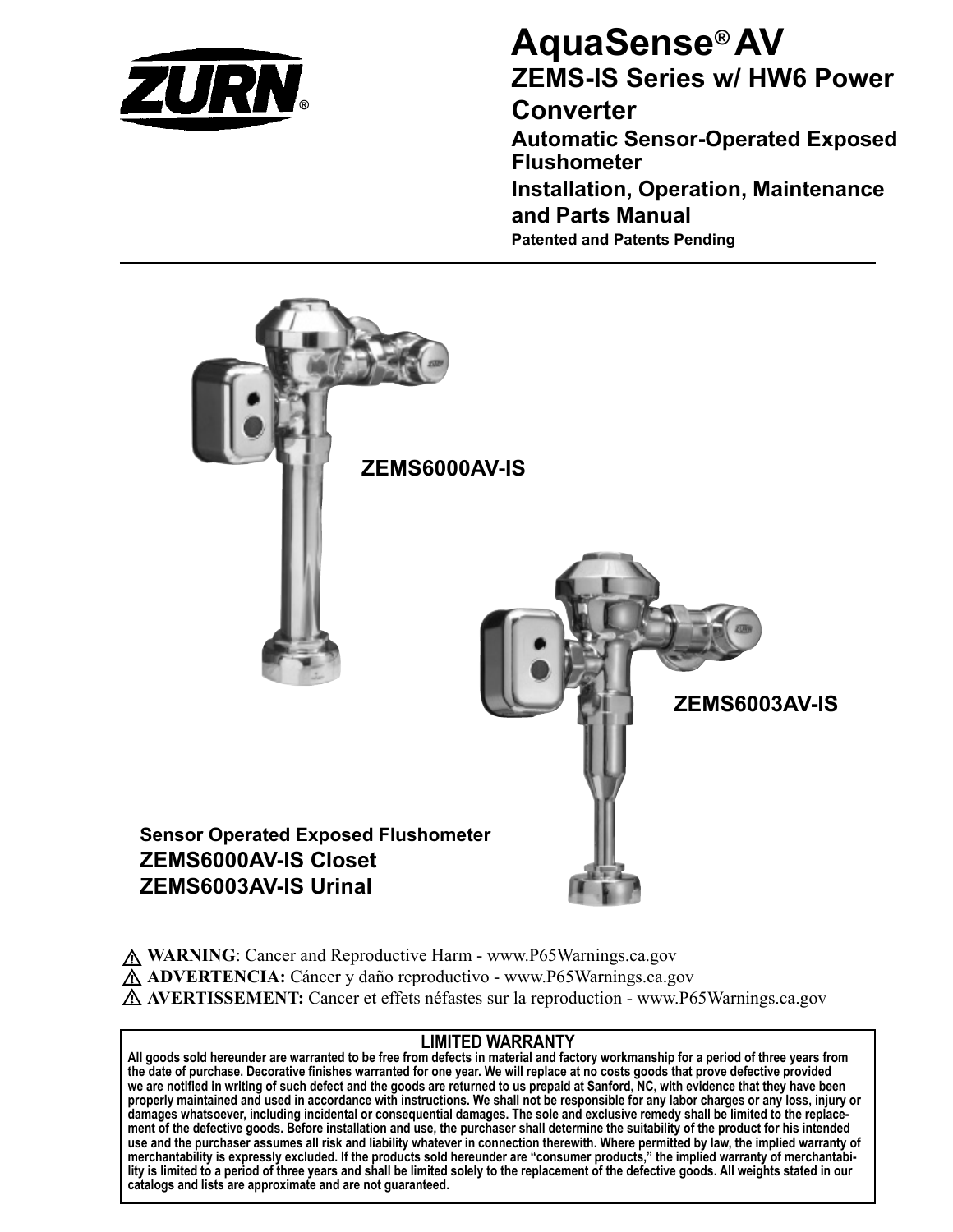### **PRIOR TO INSTALLATION**

Prior to installing the Zurn Automatic Sensor-equipped Flushometer, install the items listed below.

- All plumbing is to be installed in accordance with applicable codes and regulations.
- Water supply lines must be sized to supply an adequate volume of water for each fixture.
- Flush all water lines prior to making connections.
- Sensor Units should not be located across from each other or in close proximity to highly reflective surfaces.

The Zurn AquaVantage® valve is designed to operate over the entire pressure range recommended by plumbing fixture manufacturers and will produce a metered flush when activated.

Protect the chrome or special finish of this AquaVantage® valve. *Do not use toothed tools to install or service the valve.* Also, see "Care and Cleaning" section of this manual.



**TYPICAL INSTALLATION**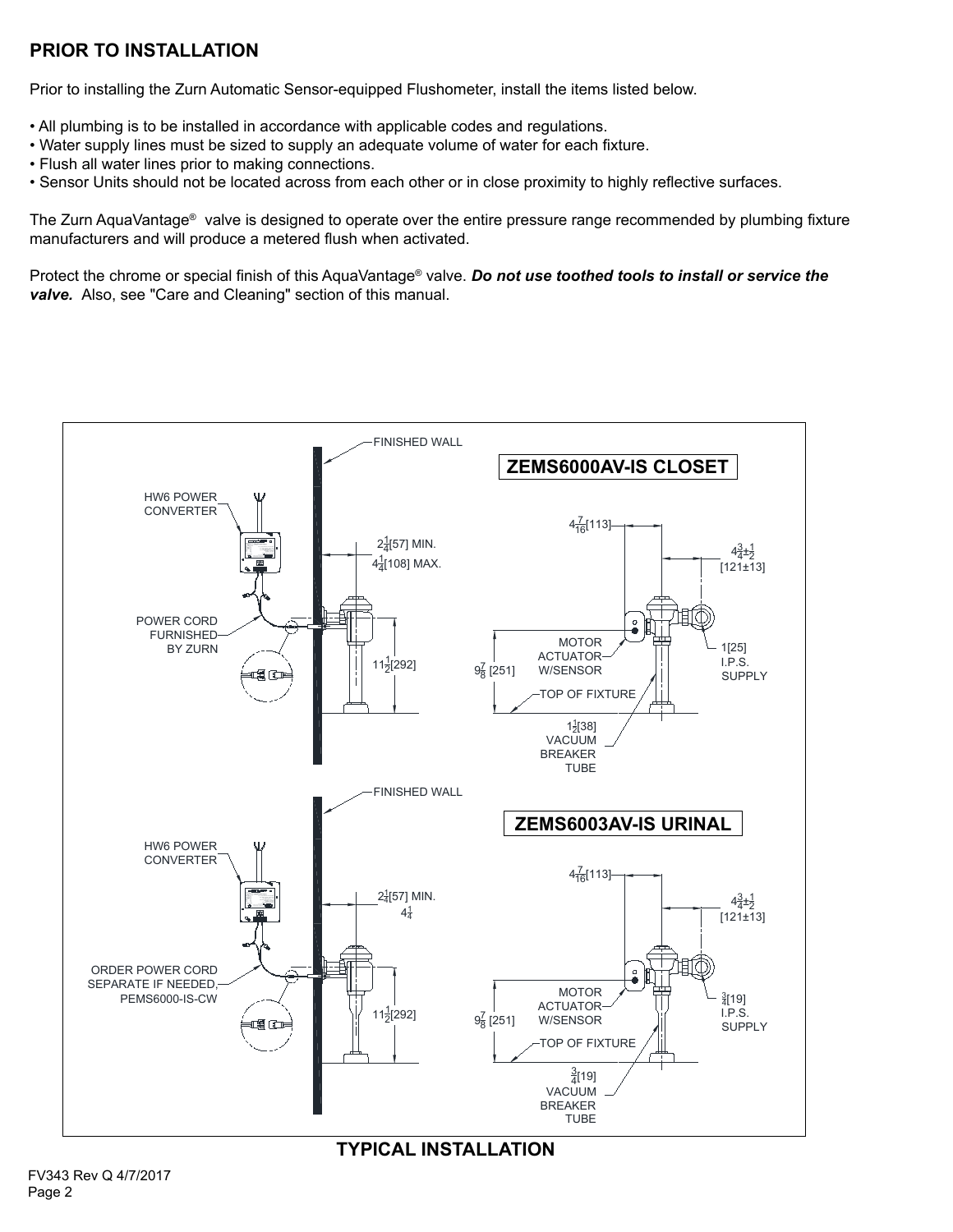#### **HW6 Power Converter Installation (STEPS 1-4)**

•The Zurn HW6 Power Converter shall be installed in accordance with National/Local electrical codes.

• The HW6 is shipped intergrated within a 4 11/16" X 4 11/16" X 2 1/8" electrical box.

• It is advisable to install the HW6 power supply in an accessible location, as close as possible to the flush valves it will power. Ideal location is behind an access panel, in a pipe chase, or above a drop ceiling. The greatest distance to any valve shall ideally be less than 20 ft., (40 ft. max.).

- The Zurn-HW6 Power Converter shall be direct wired with continuous 120VAC, 60Hz from the building supply.
- The HW6 can be used to power up to 8 ZEMS-IS flush valves.

• Enclosed with each valve is 1 (one) connecting wire to power ZEMS-IS actuator.

• The wire shall be wire nut connected to the low voltage red (+) and blue (-) leads from the power supply as shown in **(Figure 1).**

• The connecting wire is polarized. The black lead with white trace is (+) and connects to the red wire from the power supply. The plain black lead is (-) and connects to the blue lead on the power supply. **Do not cross wires as it will cause damage to the product!**

• Connecting wire shall be run from the power supply to the predrilled 1-1/2" diameter holes in the finished wall for final connection to the flush valves. **(Figure 2)**



- 1. Must use a Zurn power supply to ensure proper voltage for the system. Correct polarity is necessary to prevent damage to the sensors. Check DC power level to ensure the power supply is providing a minimum of 7.4 volts DC. DC levels less than 7.4 volts will result in malfunction of the units.
- 2. Be certain to use the lengths of wire provided with each power supply when wiring the bathroom for the flush valves. The connector and wire gauge have been selected specifically to match the Zurn Flushometer valve.
- 3. Each Flush Valve should be wired in parallel as shown in the wiring diagram below.
- 4. Ensure the access hole behind the flush valve is a minimum of 1-1/2" in diameter and located per Zurn templates #FV329 and #FV330. The plug end of the low voltage wire needs to be accessible at this hole when the plumber installs



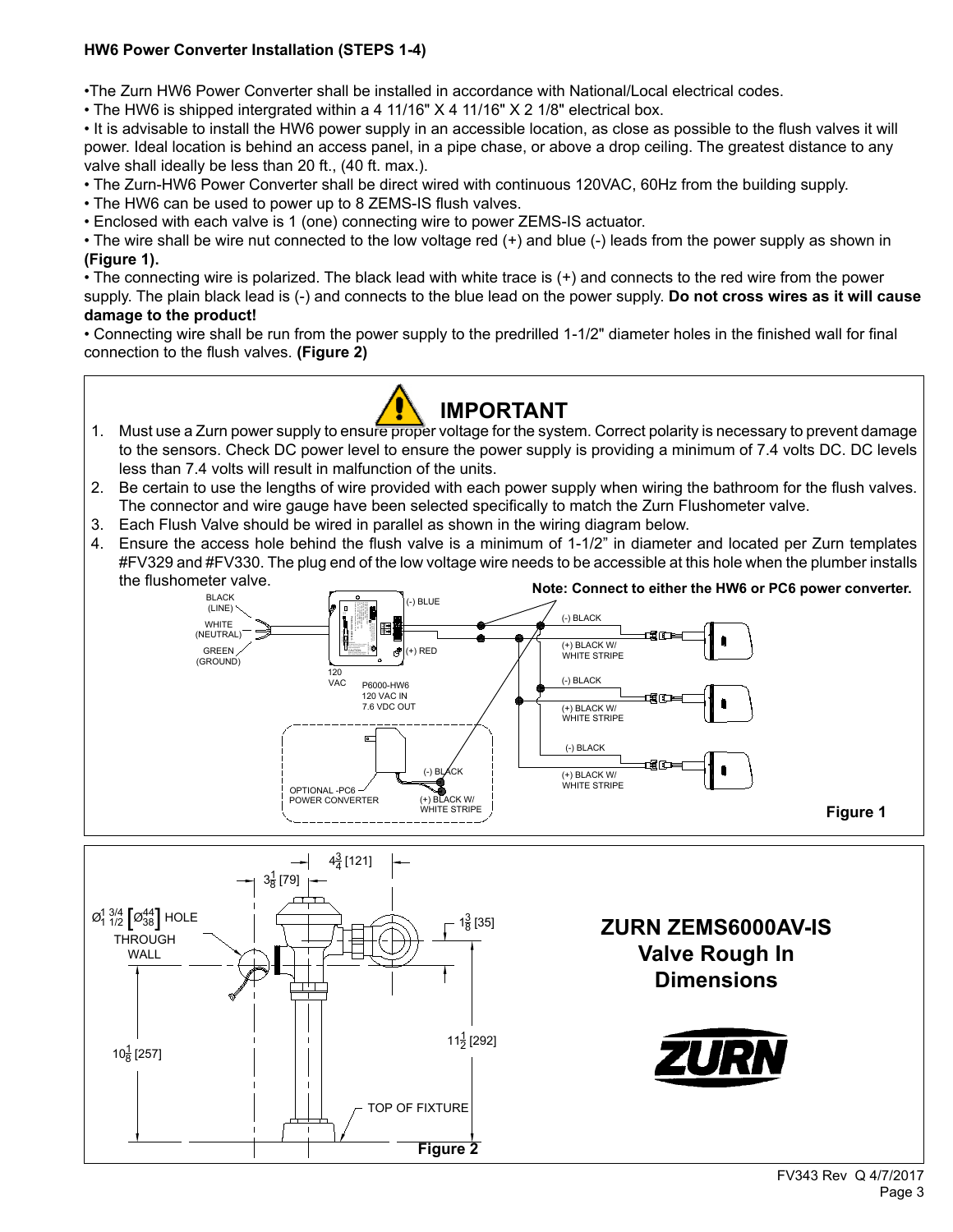#### **STEP 5 - Control Stop Installation (Figure 5)**

Install the Zurn control stop valve and wall escutcheon to the water supply line with the outlet positioned as required.

*NOTE:* For sweat solder applications, see recommended instructions included in the Zurn sweat solder kit.



**STEP 6 - Vacuum Breaker Flush Connection (Figure 6)** Place vacuum breaker and vacuum breaker disc in tube as shown. Slide the tube nut, spud nut, slip washer, rubber gasket and spud escutcheon over the vacuum breaker tube and insert tube into fixture spud. Hand tighten spud nut on to fixture spud.



#### **STEP 7 - Valve Installation (Figure 7)**

Install valve to control stop with the bottom of the valve tilted slightly up towards you and leave the valve nut loose. Make sure not to damage o-ring on valve. Make sure vacuum breaker and vacuum breaker disc are properly installed within the flush tube. Rotate valve down over vacuum breaker tube and tighten tube nut to valve. After tube nut is tight, tighten valve nut to control stop.

FV343 Rev Q 4/7/2017 Page 4



#### **STEP 8 - Actuator Installation (Figure 8)**

Slide wall flange over the chrome cover tube as shown. Connect the plug connector on the ZEMS-IS actuator with the DC power plug located within the access hole just behind the flush valve. Carefully tuck the wires back into the access hole. Install handle gasket into actuator nut and tighten actuator to valve. Push wall flange against wall and tighten set screw.



#### **STEP 9 - Flush Out Supply Line (Figure 8)**

Close control stop. Remove valve body cover and lift out trip mechanism. Reinstall internal cap and valve body cover. Turn on water supply to flush line of any debris or sediment. After completion, shut off control stop, remove cover and reinstall the trip mechanism. Install the internal cap and valve body cover wrench tight.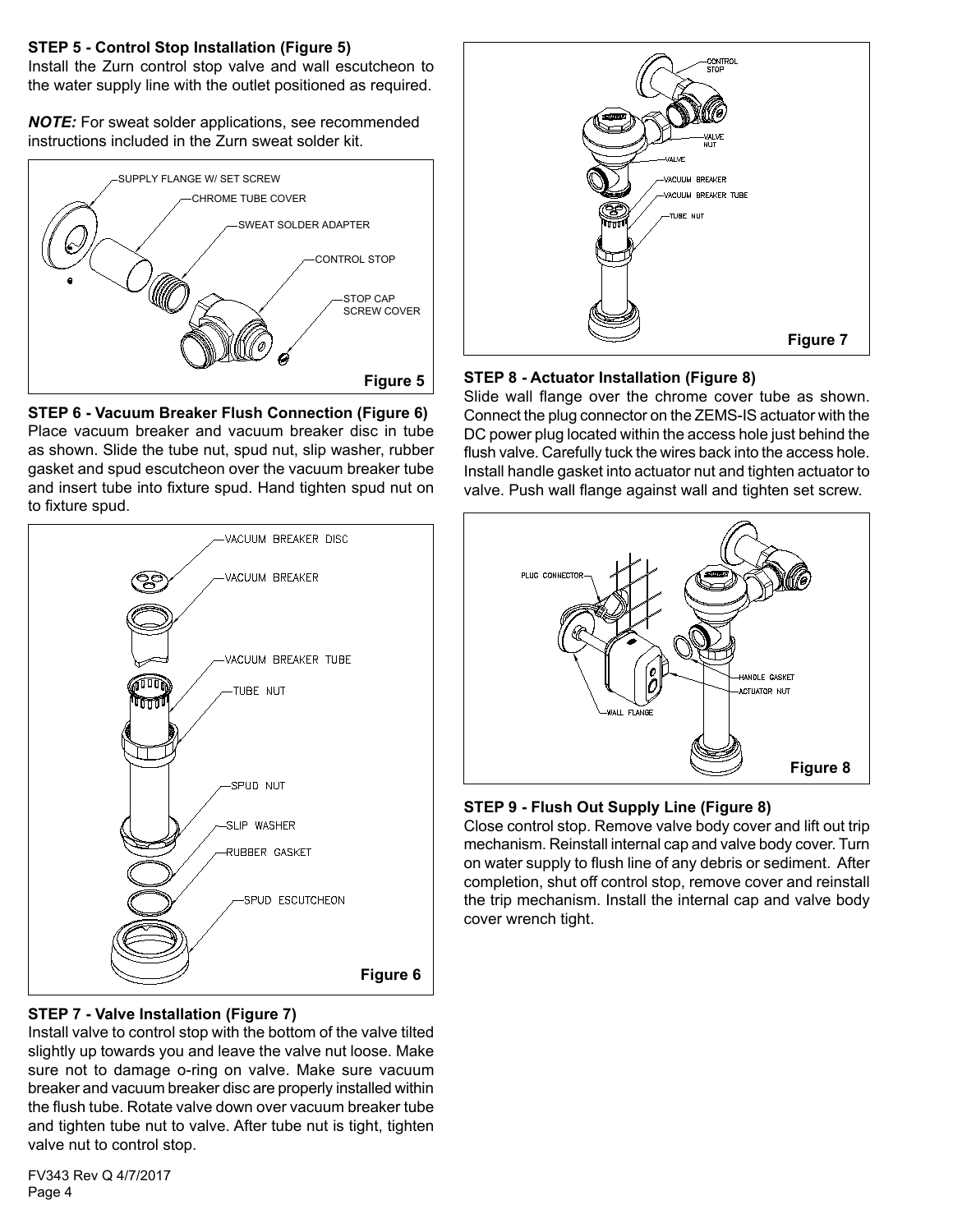#### **STEP 10 - CUSTOMIZED SENSOR RANGE SETTING**

The ZEMS-IS is factory set to accommodate most closet and urinal installations. If this factory setting does not accommodate your specific environment, follow steps below to customize your range settings for your specific ZEMS-IS model. NOTE: If your ZEMS-IS actuator has a rubber override button,

consult your local Zurn representantive for customized sensor range setting procedure. 1-800-997-3876.

#### **CALIBRATION INSTRUCTIONS FOR ZEMS-IS III**

- 1. Obtain a target. SEE FIGURE 11.
- 2. PRESS and HOLD button for 10 seconds \* until the LED turns solid.
- (\*Unit will blink four times and flush once while button is being held)
- 3. RELEASE finger after LED turns solid.
- 4. PRESS and HOLD button when LED starts blinking.
- 5. RELEASE finger when LED turns solid.
- 6. Set target at desired distance, (No less than 16") from sensor face and verify NO other objects are in view of sensor face.
- 7. Keep target steady Unit will blink while calibrating.
- 8. After 15 seconds, calibration ends with a fast double blink or a solid LED for 5 seconds.
- 9. IF THE LED REMAINS SOLID FOR 5 SECONDS AFTER CALIBRATION, the calibration was NOT successful. REPEAT STEPS 2-8
- 10. For closet installations continue to "VERIFY CALIBRA-TION FOR CLOSET INSTALLATIONS".

#### **VERIFY CALIBRATION FOR CLOSET INSTALLATIONS**

- 1. Stand outside closet stall and close door.
- 2. Slowly open door to closet stall while looking at ZEMS-IS sensor.
- 3. If led blinks while door is opening, recalibrate to a shorter range. FAILURE TO DO SO WILL RESULT IN GHOST FLUSHING.

#### **STEP 12 - Activating the Motor Actuator with the Sensor**

To activate the motor actuator with the sensor, simply place a target in front of the sensor. A single red light will flash indicating the sensor has recognized the target. If the target stays in view for eleven seconds, two flashing red lights will occur. This indicates that the target has been in view for the required time and upon leaving the view, a signal will be sent to the motor actuator to flush the flush valve. NOTE: If the target does not stay in view for the required eleven seconds, a flush will not occur.

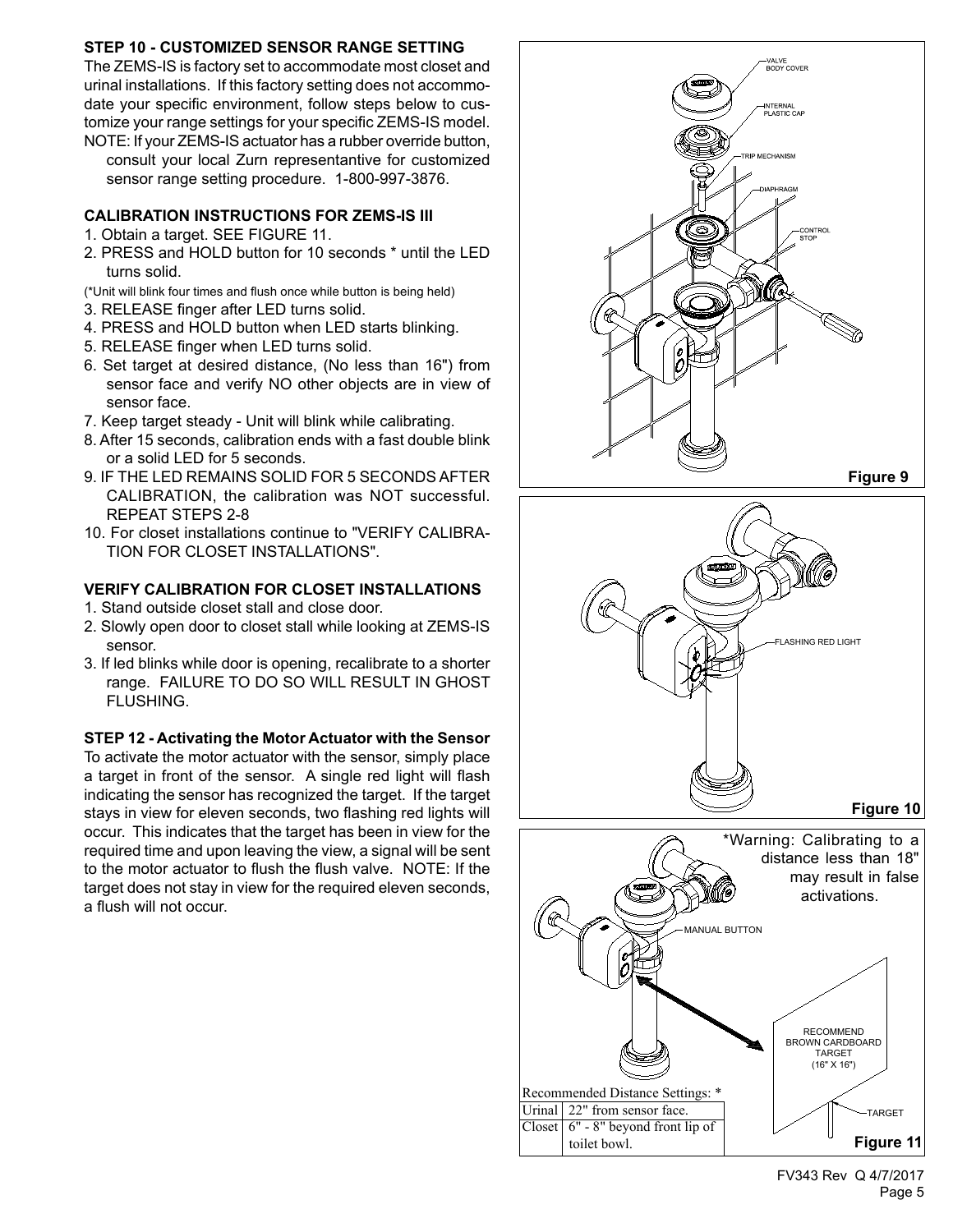

# **Aquavantage ZEMS-IS Parts Breakdown**

#### **Parts Identification**

- 1. Cast Wall Escutcheon
- 2. Setscrew for Cast Wall Escutcheon
- 3. Supply Cover Tube
- Sweat Solder Adapter 5. Stop Body
- 6. Piston Seal
- 
- 7. Piston
- 8. Stop Spring
- 9. Guide O-Ring
- 10. Piston Guide
- 11. Guide Holder
- 12. Adjusting Screw
- 13. Stop Cap
- 14. Snap Cap Screw Cover
- 15. Vandal-Resistant Control Stop Cover
- 16. Setscrew for Control Stop Cover
- 17. Locking Nut
- 18. Tailpiece O-Ring
- 19. Snap Ring
- 20. Tailpiece
- 21. Valve Body Cover
- 22. Plastic cover
- 23. Trip Mechanism
- 24. Diaphragm Repair Kit
- 25. Valve Body
- 26. Gasket
- 27. ZEMS-IS Actuator Assembly
- 28. Vacuum Breaker Disc
- 29. Vacuum Breaker
- 30. 1-1/2" Vacuum Breaker Tube
- 31. Vacuum Breaker Tube Nut
- 32. 1-1/2" Spud Nut
- 33. 1-1/2" Spud Friction Washer
- 34. 1-1/2" Spud Sleeve
- 35. Spud Escutcheon
- 36. 3/4" Vacuum Breaker Tube
- 37. 3/4" Spud Nut
- 38. 3/4" Spud Friction Washer
- 39. 3/4" Spud Sleeve
- 40. 3/4" Spud Escutcheon
- 41. Power Cord
- 
- 42. 120 VAC/6 VDC Plug-in Power Converter (Un-Regulated)
- 43. Power Converter P6000-HW6 (Regulated Supply)

| <b>Covers and Repair Kits</b>                | <b>Product No.</b>  |  |
|----------------------------------------------|---------------------|--|
| Outside Cover - Item 21                      | P6000-LL            |  |
| Inside Cover - Item 22                       | P6000-L             |  |
| High Effeciency Closet Kit - 1.28 gal. flush | P6000-ECA-HET       |  |
| Low Consumption Closet Kit - 1.6 gal. flush  | P6000-ECA-WS1       |  |
| Water Saving Closet Kit - 3.5 gal. flush     | P6000-FCA-WS        |  |
| Full Flow Closet Kit - 4.5 gal. flush        | <b>P6000-ECA-FF</b> |  |
| Ultra Low Flow Urinal Kit - 0.125 gal. flush | P6000-EUA-ULF       |  |
| Low Consumption Urinal Kit - 1.0 gal. flush  | P6000-EUA-WS1       |  |
| Water Saving Urinal Kit - 1.5 gal flush      | P6000-EUA-WS        |  |
| Full Flush Urinal Kit - 3.0 gal. flush       | <b>P6000-EUA-FF</b> |  |

| Repair Parts - Inside Parts     | <b>Product No.</b> |
|---------------------------------|--------------------|
| Urinal Trip Mechanism - Item 23 | P6000-EUA13        |
| Closet Trip Mechanism - Item 23 | P6000-ECA13        |

| <b>Aquavantage Rebuild Kits</b>                                        | Product No.            |
|------------------------------------------------------------------------|------------------------|
| Closet and Urinal Rebuild Kits Include<br>Items 18, 23, 24, 26, 28, 29 | P6000-FCA-WS-RK        |
|                                                                        | P6000-ECA-WS1-RK       |
|                                                                        | P6000-ECA-HET-RK       |
|                                                                        | <b>P6000-EUA-WS-RK</b> |
|                                                                        | P6000-EUA-WS1-RK       |
|                                                                        | P6000-EUA-ULF-RK       |
|                                                                        |                        |



| <b>Actuator Assembly and Repair Kits</b>                              | Product No.        |  |
|-----------------------------------------------------------------------|--------------------|--|
| Outside Cover - Item 21                                               | PEMS6000-HYM-IS    |  |
| Power Cord (Item 41)                                                  | <b>PEMS6000-CW</b> |  |
| 120 VAC/7.6 VDC Plug-in Power Converter (Item 42)                     | P6000-PC6          |  |
| Power Converter (Item 43)                                             | P6000-HW6          |  |
| Handle Gasket Includes Item 26                                        | P6000-M10          |  |
|                                                                       |                    |  |
| <b>Control Stop Repair Kit and Parts</b>                              | Product No.        |  |
| Control Stop Repair Kit for 1" and 3/4",<br>Includes Items 6-12       | P6000-D-SD         |  |
| Seal Seat for 1" and 3/4", Includes Item 6                            | P6000-D42          |  |
| Sweat Solder Adapter                                                  | P6000-YBA          |  |
|                                                                       |                    |  |
| <b>Adjustable Tailpieces</b>                                          | <b>Product No.</b> |  |
| Adjustable Tailpiece for Standard Flush Valve<br>Includes Items 18-20 | P6000-J1           |  |
| Tailpiece Locking Ring Includes Item 19                               | P6000-C30          |  |
| Tailpiece O-Ring Includes Items 18                                    | P6000-C31          |  |
| Coupling Nut Includes Item 17                                         | P6000-C32          |  |
|                                                                       |                    |  |
| <b>Flush Connections and Spud Coupling Kits</b>                       | <b>Product No.</b> |  |
| 1-1/2" Flush Connection and Spud Coupling                             | P6000-H            |  |
| 3/4" Flush Connection and Spud Coupling                               | P6003-H            |  |
| Vacuum Breaker Repair Kit Includes Items 28, 29                       | P6000-B            |  |
| Spud Coupling Assembly (Specify Size)                                 | P6000-HN           |  |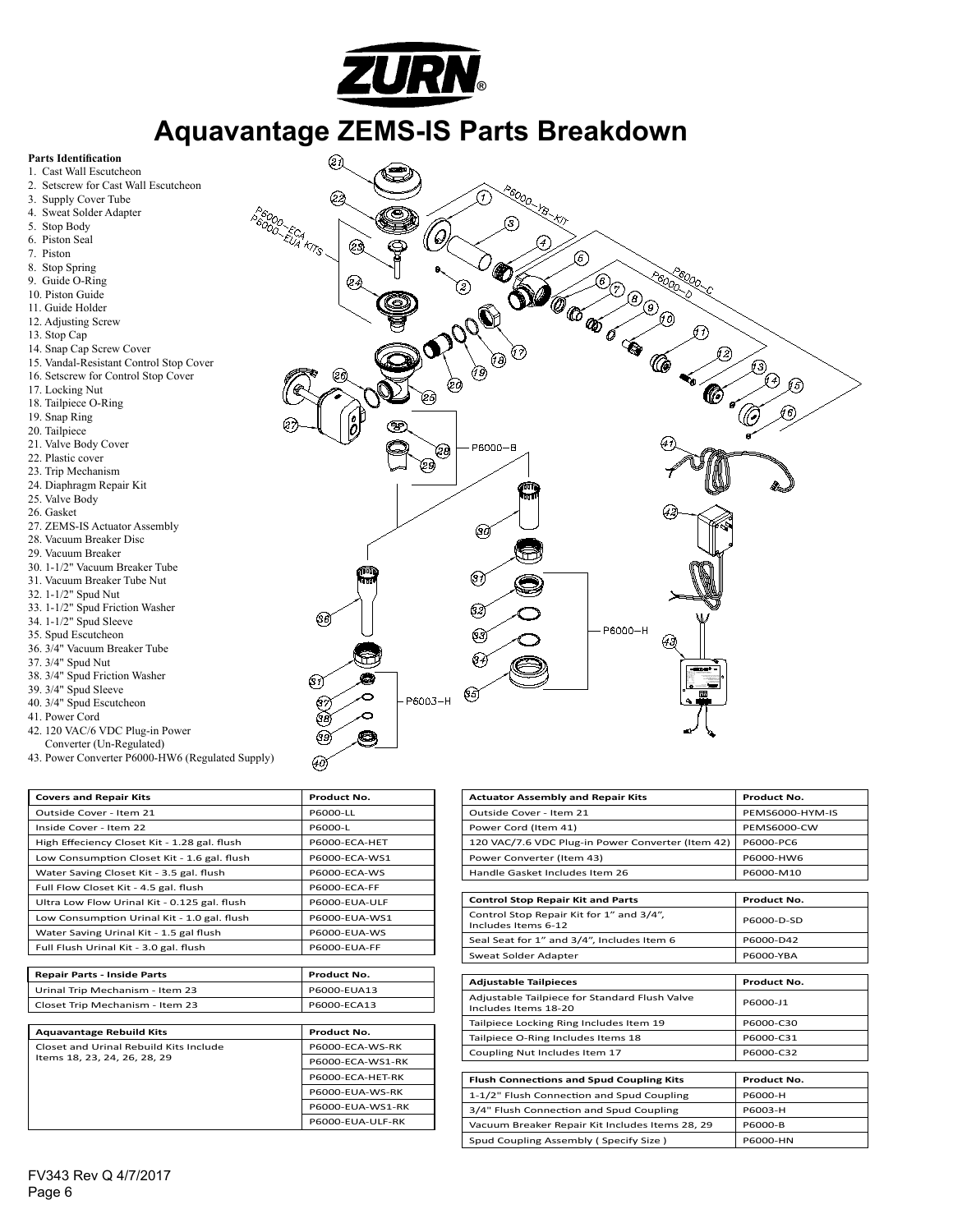

## **ZEMS-IS AQUAVANTAGE TROUBLE SHOOTING**

| 1.) Stop valve is closed<br>1.) Open Stop valve.<br>2.) Supply valve is closed.<br>2.) Open supply valve.<br>1.) Open stop valve for desired volume of water.<br>1.) Stop valve not open enough.<br>2.) Install appropriate parts or kit.<br>2.) Urinal trip mechanism installed in closet kit. Urinal<br>3.) If gauges are not available to measure supply pressure<br>kit installed in closet valve, or 1.0 gal. urinal kit<br>or volume of water at the valve, completely remove<br>installed in place of 1.5 gal urinal kit.<br>the working parts and open the stop valve to allow<br>3.) Insufficient volume or pressure at supply.<br>water to pass through the empty valve. If the water<br>supply proves unsatisfactory, steps should be taken<br>to increase the pressure and/or supply.<br>1.) Re-calibrate sensor per step 10.<br>1.) Sensor does not recognize a user.<br>2.) Check available voltage where escutcheon is<br>2.) Power supply may be disrupted.<br>attached to wall with DC voltmeter. 7.4-9 VDC is<br>required.<br>1.) Install new replacement kit to remedy the prob-<br>1.) Damaged or punctured diaphragm.<br>2.) Enlarged by-pass orifice.<br>lem.<br>3.) Cylinder guide assembly and diaphragm assembly are $ 2$ .) Install new replacement kit to remedy the prob-<br>lem.<br>not tight.<br>4. ) Enlarged by-pass orifice.<br>3.) Screw the two assemblies hand tight.<br>5.) Urinal trip mechanism (black) in closet flush valves.<br>4.) Install new Z6000-ECA, Z6000-EUA replace-<br>ment kit to remedy the problem.<br>5.) Install closet trip mechanism (white).<br>1.) Insufficient DC power level (less then 7.4 volts DC)<br>1.) Upgrade the -HW6 power supply to the new<br>ZURN power supply (greater than 7.4 volts DC) or<br>replace the PC6 supply.<br>1.) Disassemble parts and rinse thoroughly.<br>1.) Trip mechanism not seating properly due to foreign<br>2.) Examine by-pass orifice and clean if necessary being<br>material between trip mechanism and retainer disc.<br>certain not to enlarge orifice opening.<br>2.) By-pass orifice is plugged or partially plugged.<br>3.) Pressure is inadequate or has dropped below min-<br>3.) Line pressure is not adequate to force trip mechanism<br>imum operating range. Steps should be taken to<br>to seal.<br>increase the line pressure.<br>4.) Cracked cover.<br>4.) Replace cover with new one.<br>1.) Supply volume is more than is necessary.<br>1.) Adjust downward on control stop.<br>2.) Lime accumulation on vortex or spreader holes of<br>2.) Remove the lime build up within the fixture.<br>fixture.<br>1.) Adjust the control stop for quiet operation keeping<br>1.) Control stop may not be adjusted for quiet operation<br>in mind the fixture evacuation requirements.<br>2.) Fixture may be contributing to noise<br>2.) Check noise created by fixture by placing a cover<br>over the bowl opening to separate valve noise from<br>bowl noise. If it is determined the fixture is too<br>noisy consult with fixture manufacturer.<br>3.) Piping system may be source of noise.<br>3.) High pressure in the system can sometimes be<br>controlled by the stop valve. Other sources of noise<br>may be the absence of air chambers and shock arres-<br>tor, loose pipes, improper size pipes, etc. In these<br>cases the building engineer should be consulted.<br>1.) Clean lens.<br>1.) Lens may be dirty.<br>2.) DC voltage must be between 7.4-9 volts. Check<br>2.) Power supply output is out of tolerance.<br>for power fault or malfunction in a unit or replace<br>with a Zurn power converter.<br>3.) Sensor is viewing stall door.<br>3.) Re-calibrate sensor per step 10.<br>1.) Sensor assembly is not tight.<br>1.) Tighten sensor assembly. | Problem                                                                       | Cause* | <b>Corrective Action*</b> |
|-----------------------------------------------------------------------------------------------------------------------------------------------------------------------------------------------------------------------------------------------------------------------------------------------------------------------------------------------------------------------------------------------------------------------------------------------------------------------------------------------------------------------------------------------------------------------------------------------------------------------------------------------------------------------------------------------------------------------------------------------------------------------------------------------------------------------------------------------------------------------------------------------------------------------------------------------------------------------------------------------------------------------------------------------------------------------------------------------------------------------------------------------------------------------------------------------------------------------------------------------------------------------------------------------------------------------------------------------------------------------------------------------------------------------------------------------------------------------------------------------------------------------------------------------------------------------------------------------------------------------------------------------------------------------------------------------------------------------------------------------------------------------------------------------------------------------------------------------------------------------------------------------------------------------------------------------------------------------------------------------------------------------------------------------------------------------------------------------------------------------------------------------------------------------------------------------------------------------------------------------------------------------------------------------------------------------------------------------------------------------------------------------------------------------------------------------------------------------------------------------------------------------------------------------------------------------------------------------------------------------------------------------------------------------------------------------------------------------------------------------------------------------------------------------------------------------------------------------------------------------------------------------------------------------------------------------------------------------------------------------------------------------------------------------------------------------------------------------------------------------------------------------------------------------------------------------------------------------------------------------------------------------------------------------------------------------------------------------------------------------------------------------------------------------------------------------------------------------------------------------------------------------------------------------------------------------------------------------------------------------------------------------------------------------------------------------------------------------------------------------------------------------------------------|-------------------------------------------------------------------------------|--------|---------------------------|
|                                                                                                                                                                                                                                                                                                                                                                                                                                                                                                                                                                                                                                                                                                                                                                                                                                                                                                                                                                                                                                                                                                                                                                                                                                                                                                                                                                                                                                                                                                                                                                                                                                                                                                                                                                                                                                                                                                                                                                                                                                                                                                                                                                                                                                                                                                                                                                                                                                                                                                                                                                                                                                                                                                                                                                                                                                                                                                                                                                                                                                                                                                                                                                                                                                                                                                                                                                                                                                                                                                                                                                                                                                                                                                                                                                                         | Valve will not operate.                                                       |        |                           |
|                                                                                                                                                                                                                                                                                                                                                                                                                                                                                                                                                                                                                                                                                                                                                                                                                                                                                                                                                                                                                                                                                                                                                                                                                                                                                                                                                                                                                                                                                                                                                                                                                                                                                                                                                                                                                                                                                                                                                                                                                                                                                                                                                                                                                                                                                                                                                                                                                                                                                                                                                                                                                                                                                                                                                                                                                                                                                                                                                                                                                                                                                                                                                                                                                                                                                                                                                                                                                                                                                                                                                                                                                                                                                                                                                                                         |                                                                               |        |                           |
|                                                                                                                                                                                                                                                                                                                                                                                                                                                                                                                                                                                                                                                                                                                                                                                                                                                                                                                                                                                                                                                                                                                                                                                                                                                                                                                                                                                                                                                                                                                                                                                                                                                                                                                                                                                                                                                                                                                                                                                                                                                                                                                                                                                                                                                                                                                                                                                                                                                                                                                                                                                                                                                                                                                                                                                                                                                                                                                                                                                                                                                                                                                                                                                                                                                                                                                                                                                                                                                                                                                                                                                                                                                                                                                                                                                         | Insufficient volume of water to<br>adequately flush fixture.                  |        |                           |
|                                                                                                                                                                                                                                                                                                                                                                                                                                                                                                                                                                                                                                                                                                                                                                                                                                                                                                                                                                                                                                                                                                                                                                                                                                                                                                                                                                                                                                                                                                                                                                                                                                                                                                                                                                                                                                                                                                                                                                                                                                                                                                                                                                                                                                                                                                                                                                                                                                                                                                                                                                                                                                                                                                                                                                                                                                                                                                                                                                                                                                                                                                                                                                                                                                                                                                                                                                                                                                                                                                                                                                                                                                                                                                                                                                                         | Flush valve does not activate<br>after user leaves.                           |        |                           |
|                                                                                                                                                                                                                                                                                                                                                                                                                                                                                                                                                                                                                                                                                                                                                                                                                                                                                                                                                                                                                                                                                                                                                                                                                                                                                                                                                                                                                                                                                                                                                                                                                                                                                                                                                                                                                                                                                                                                                                                                                                                                                                                                                                                                                                                                                                                                                                                                                                                                                                                                                                                                                                                                                                                                                                                                                                                                                                                                                                                                                                                                                                                                                                                                                                                                                                                                                                                                                                                                                                                                                                                                                                                                                                                                                                                         | Flush valve shuts off too quick.                                              |        |                           |
|                                                                                                                                                                                                                                                                                                                                                                                                                                                                                                                                                                                                                                                                                                                                                                                                                                                                                                                                                                                                                                                                                                                                                                                                                                                                                                                                                                                                                                                                                                                                                                                                                                                                                                                                                                                                                                                                                                                                                                                                                                                                                                                                                                                                                                                                                                                                                                                                                                                                                                                                                                                                                                                                                                                                                                                                                                                                                                                                                                                                                                                                                                                                                                                                                                                                                                                                                                                                                                                                                                                                                                                                                                                                                                                                                                                         | Valve activates repeatedly when<br>power is provided.                         |        |                           |
|                                                                                                                                                                                                                                                                                                                                                                                                                                                                                                                                                                                                                                                                                                                                                                                                                                                                                                                                                                                                                                                                                                                                                                                                                                                                                                                                                                                                                                                                                                                                                                                                                                                                                                                                                                                                                                                                                                                                                                                                                                                                                                                                                                                                                                                                                                                                                                                                                                                                                                                                                                                                                                                                                                                                                                                                                                                                                                                                                                                                                                                                                                                                                                                                                                                                                                                                                                                                                                                                                                                                                                                                                                                                                                                                                                                         | Valve is flushing too long or not<br>shutting off.                            |        |                           |
|                                                                                                                                                                                                                                                                                                                                                                                                                                                                                                                                                                                                                                                                                                                                                                                                                                                                                                                                                                                                                                                                                                                                                                                                                                                                                                                                                                                                                                                                                                                                                                                                                                                                                                                                                                                                                                                                                                                                                                                                                                                                                                                                                                                                                                                                                                                                                                                                                                                                                                                                                                                                                                                                                                                                                                                                                                                                                                                                                                                                                                                                                                                                                                                                                                                                                                                                                                                                                                                                                                                                                                                                                                                                                                                                                                                         | Water splashes out of fixture.                                                |        |                           |
|                                                                                                                                                                                                                                                                                                                                                                                                                                                                                                                                                                                                                                                                                                                                                                                                                                                                                                                                                                                                                                                                                                                                                                                                                                                                                                                                                                                                                                                                                                                                                                                                                                                                                                                                                                                                                                                                                                                                                                                                                                                                                                                                                                                                                                                                                                                                                                                                                                                                                                                                                                                                                                                                                                                                                                                                                                                                                                                                                                                                                                                                                                                                                                                                                                                                                                                                                                                                                                                                                                                                                                                                                                                                                                                                                                                         | Flush is not considered quiet.                                                |        |                           |
|                                                                                                                                                                                                                                                                                                                                                                                                                                                                                                                                                                                                                                                                                                                                                                                                                                                                                                                                                                                                                                                                                                                                                                                                                                                                                                                                                                                                                                                                                                                                                                                                                                                                                                                                                                                                                                                                                                                                                                                                                                                                                                                                                                                                                                                                                                                                                                                                                                                                                                                                                                                                                                                                                                                                                                                                                                                                                                                                                                                                                                                                                                                                                                                                                                                                                                                                                                                                                                                                                                                                                                                                                                                                                                                                                                                         | Flush valve "ghost" flushes or<br>activates randomly with no user<br>present. |        |                           |
|                                                                                                                                                                                                                                                                                                                                                                                                                                                                                                                                                                                                                                                                                                                                                                                                                                                                                                                                                                                                                                                                                                                                                                                                                                                                                                                                                                                                                                                                                                                                                                                                                                                                                                                                                                                                                                                                                                                                                                                                                                                                                                                                                                                                                                                                                                                                                                                                                                                                                                                                                                                                                                                                                                                                                                                                                                                                                                                                                                                                                                                                                                                                                                                                                                                                                                                                                                                                                                                                                                                                                                                                                                                                                                                                                                                         | Sensor assembly leaking                                                       |        |                           |

#### **Care of Chrome plated surfaces.**

The suggested cleaning of chrome plated surfaces is simply to clean them with soap and water then dry. Commercial cleaning compounds are never recommended. **Seasonal use.**

Valves used in installations subject to shut down because of cold and freezing conditions should be maintained in the following manner. After the main supply has been shut off and the water drained from the system, remove the stop valve cap and stop internals to allow the water to drain from the flush valve itself.